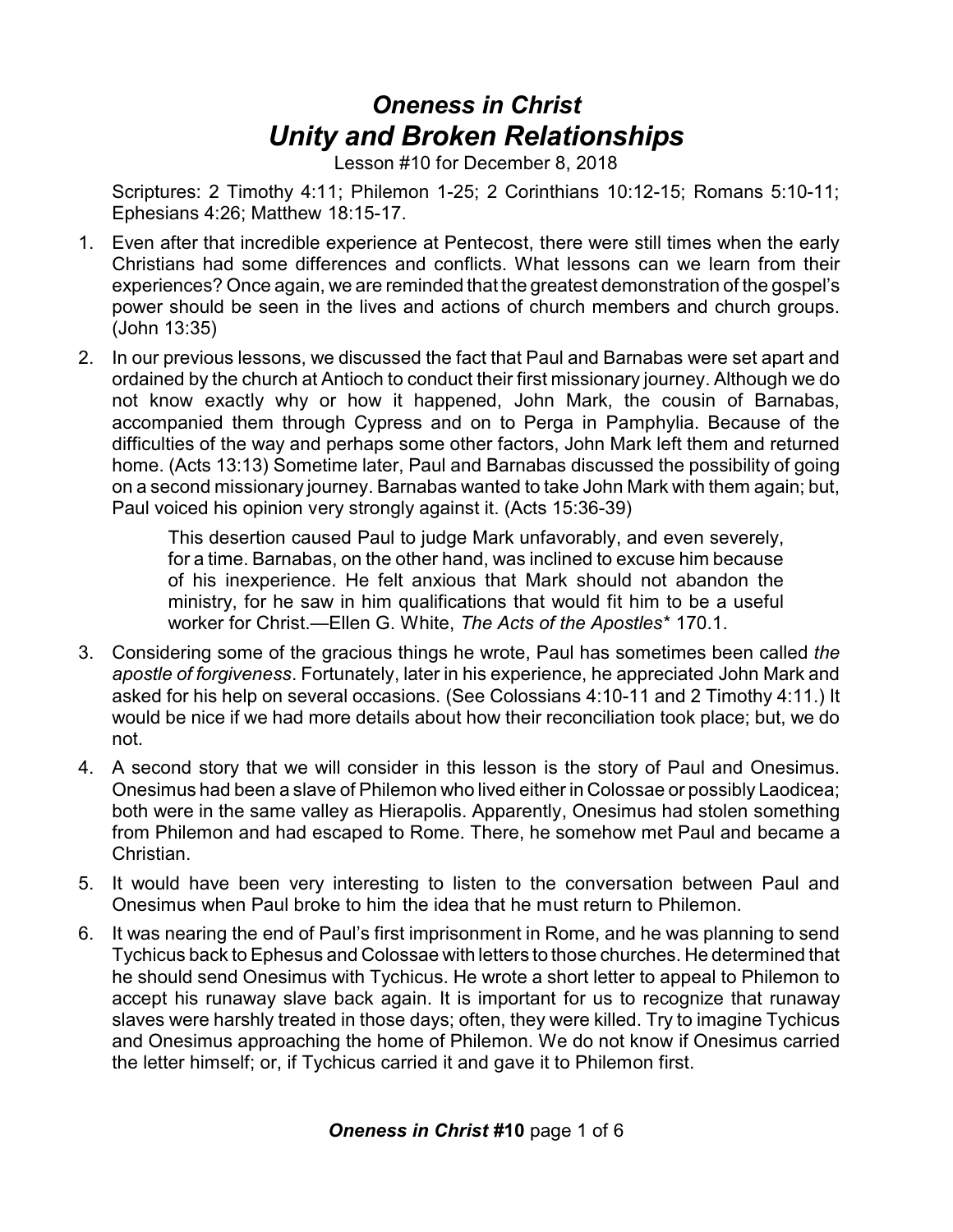- 7. Read this incredible letter from Paul to Philemon.
	- **Philemon:** <sup>1</sup> From Paul, a prisoner for the sake of Christ Jesus, and from our brother Timothy—

To our friend and fellow-worker Philemon, <sup>2</sup>and the church that meets in your house, and our sister Apphia, and our fellow-soldier Archippus:

 $3$  May God our Father and the Lord Jesus Christ give you grace and peace.

### Philemon's Love and Faith

<sup>4</sup> Brother Philemon, every time I pray, I mention you and give thanks to my God. <sup>5</sup>For I hear of your love for all God's people and the faith you have in the Lord Jesus. <sup>6</sup>My prayer is that our fellowship with you as believers will bring about a deeper understanding of every blessing which we have in our life in union with Christ. <sup>7</sup>Your love, dear brother, has brought me great joy and much encouragement! You have cheered the hearts of all God's people.

## A Request for Onesimus

 $8$  For this reason I could be bold enough, as your brother in Christ, to order you to do what should be done. <sup>9</sup>But because I love you, I make a request instead. I do this even though I am Paul, the ambassador of Christ Jesus, and at present also a prisoner for his sake.  $^{10}$ So I make a request to you on behalf of Onesimus, who is my own son in Christ; for while in prison I have become his spiritual father.  $11$ At one time he was of no use to you, but now he is useful both to you and to me.

 $12$  I am sending him back to you now, and with him goes my heart.  $13$ I would like to keep him here with me, while I am in prison for the gospel's sake, so that he could help me in your place.  $14$ However, I do not want to force you to help me; rather, I would like you to do it of your own free will. So I will not do anything unless you agree.

<sup>15</sup> It may be that Onesimus was away from you for a short time so that you might have him back for all time.  $16$ And now he is not just a slave, but much more than a slave: he is a dear brother in Christ. How much he means to me! And how much more he will mean to you, both as a slave and as a brother in the Lord!

<sup>17</sup> So, if you think of me as your partner, welcome him back just as you would welcome me. <sup>18</sup>lf he has done you any wrong or owes you anything, charge it to my account. <sup>19</sup>Here, I will write this with my own hand: I, Paul, will pay you back. (I should not have to remind you, of course, that you owe your very self to me.)  $^{20}$ So, my brother, please do me this favor for the Lord's sake; as a brother in Christ, cheer me up!

 $^{21}$  I am sure, as I write this, that you will do what I ask—in fact I know that you will do even more. <sup>22</sup>At the same time, get a room ready for me, because I hope that God will answer the prayers of all of you and give me back to you.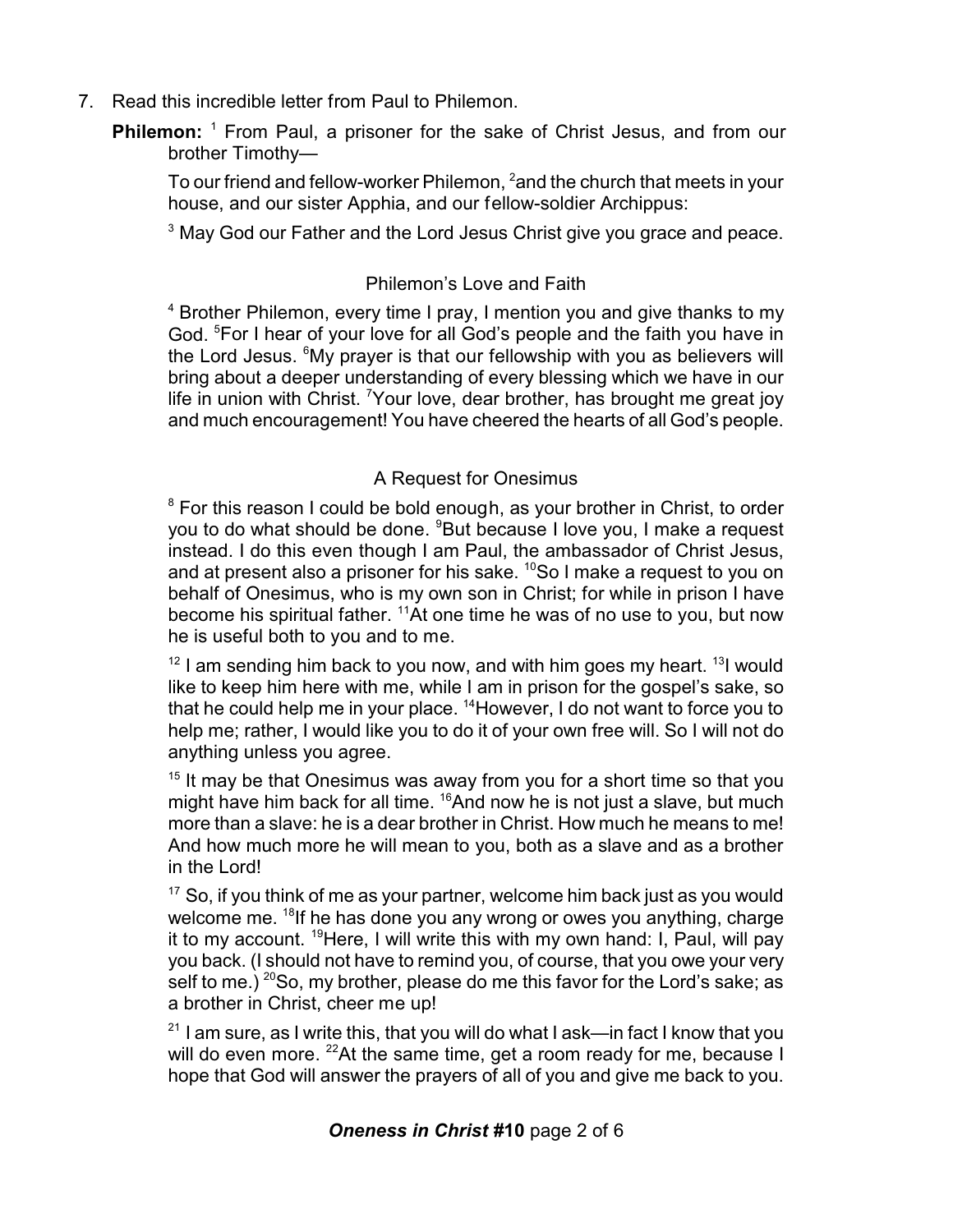#### Final Greetings

 $^{23}$  Epaphras, who is in prison with me for the sake of Christ Jesus, sends you his greetings, <sup>24</sup>and so do my fellow-workers Mark, Aristarchus, Demas, and Luke.

 $^{25}$  May the grace of the Lord Jesus Christ be with you all.—American Bible Society. (1992). *The Holy Bible: The Good News Translation*\* (2nd ed., Philemon 1-25). New York: American Bible Society*.*

- 8. What do you think of Paul's arguments? Do you think he ever intended to pay any money back to Philemon?
- 9. Do we have any idea what the outcome was of Paul's writing this letter? What happened to Onesimus? It is interesting that in about 110 A.D., Bishop Ignatius of Antioch wrote a letter to the Bishop of Ephesus who was a man named Onesimus. *Onesimus* was a fairly common name, especially for slaves; it meant *useful*. Notice Paul's play on the name in Philemon 11. Do you think this could have been the same Onesimus? (See E. J. Goodspeed's *Introduction to the New Testament* page 121 and following.) Is it possible that Onesimus may even have helped to collect all Paul's letters together to form what we know as the New Testament? Many scholars believe that may have taken place in Ephesus.
- 10. It is fascinating to consider the possibility that this same slave, Onesimus, may one day have been the "bishop" or "elder" of Ephesus. This is particularly significant in light of the fact that Ephesus apparently became the "publication center" for the early Christian church. Thus, it is possible that this former slave indeed may have had considerable influence in putting together our New Testament! Paul's diplomatic letter may have had a great influence on the Christian church for all time to come!
- 11. Why didn't Paul just tell Philemon that good Christians should not have slaves? Why didn't he forcefully speak against the institution of slavery? If he had done so, it would have probably been a death knell for the Christian church. Slaves were quite different in Paul's day than in our day. If one was in too much debt in Paul's day, s/he would sell herself/himself into slavery to pay the debts. Today, we have bankruptcy laws.
- 12. But, if slaveowners had done what Paul recommended in the book of Philemon, all class distinctions would have been eliminated. (Galatians 3:28; Colossians 3:10-11)
- 13. Was Paul treating all Christians as equal? He showed his love for both Philemon and Onesimus by trying to bring about resolution.
- 14. Fortunately, in most parts of the world, slavery is completely forbidden today. But, what lessons might we learn from this experience that could help us in relationships in our day?
- 15. Paul could have demanded that Philemon do what he wanted him to do. But, Paul's approach was much more winsome and probably was the reason for the inclusion of this letter in the Scriptures.
- 16. Read 1 Corinthians 3:5-11; 12:1-11; and 2 Corinthians 10:12-15. After having spent one and one-half years in Corinth working to build up the church there, Paul, working in Ephesus, received a letter from them asking about certain issues. He also received some information from members of Chloe's family who had apparently traveled to Ephesus. So, Paul wrote what we know as 1 Corinthians. The passages mentioned above are examples of very clear advice from Paul about how they should have resolved some of their

## *Oneness in Christ #***10** page 3 of 6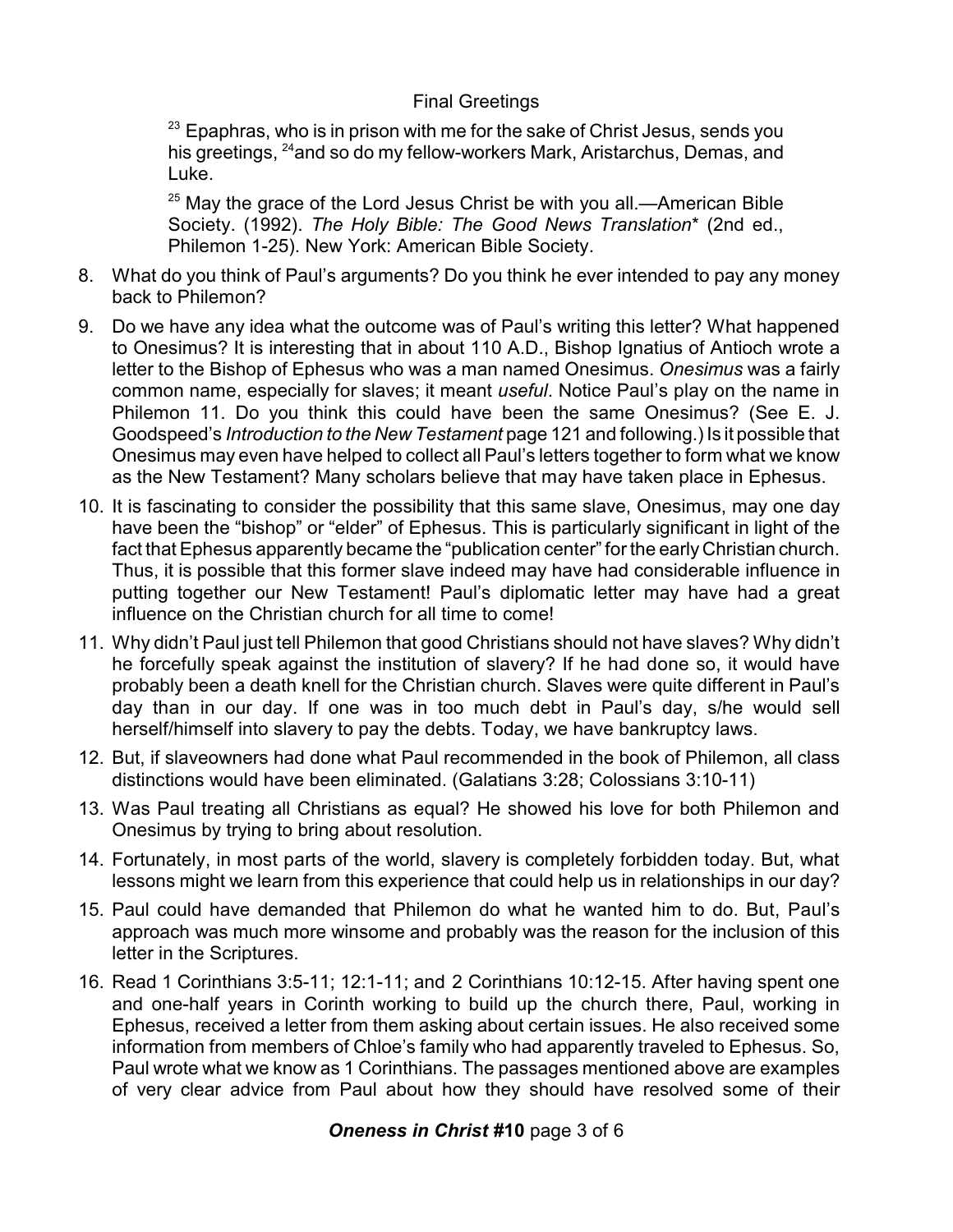differences. But, reading between the lines, we discover that they did not readily receive his advice given in 1 Corinthians. So, he apparently made a brief trip back to Corinth, probably by ship; they were very unfriendly and rebuffed him. He returned to Ephesus; with much prayer and fasting, he wrote a very strong letter, sometimes called a *Sinai letter*, to them which is probably what we have recorded in 2 Corinthians 10-13. He sent that letter with Titus who traveled all the way around through Macedonia to reach Corinth. Then, Paul waited and waited. He finally became so concerned that he decided to go himself, once again, to Corinth, late in the season, traveling through Macedonia. It was at least his third trip around through Macedonia that we have recorded. He kept hoping he would meet Titus and hear what the result of his letter had been. Fortunately, somewhere in Macedonia, the two met; Titus assured him that the Corinthians had accepted his letter and were reforming their ways. He then wrote what we have recorded in 2 Corinthians 1-9.

17. How do you feel about the way in which Paul dealt with those problems in Corinth? Paul recognized that different people will have different gifts and different talents; but, they must learn how to work together to spread the gospel. It is natural for us to somehow feel that when we are trying to spread the gospel, we are somehow in competition with others trying to do the same. We must not be in competition but always in cooperation.

> All comparisons with others are unwise, because they will make us feel either discouraged or arrogant. If we think that others are far "superior" to us, we will feel despondent when we compare ourselves to them and easily can get discouraged in whatever ministry we are in. On the other hand, if we think our labors for Christ are more effective than is the work of others, we will feel proud, which is the last sentiment any Christian should be harboring.

> Both attitudes cripple our effectiveness for Christ and the fellowship we have with one another. As we labor within the sphere of influence that Christ has given us, we will find joy and contentment in our witness for Christ. Our labors will complement the efforts of other members, and the church of Christ will make giant strides for the kingdom.—*Adult Sabbath School Bible Study Guide*\* for Tuesday, December 4.

- 18. What is the role of forgiveness in dealing with problems within the church? When we forgive someone, are we giving them permission to continue their bad behavior? Certainly not! And we must not wait until the offender repents to offer forgiveness. Remember that God is forgiveness personified. Jesus forgave the men who were nailing Him to the cross, and they certainly had not asked for forgiveness! (Luke 23:34)
	- Romans 5:8-11: <sup>8</sup>But God has shown us how much he loves us—it was while we were still sinners that Christ died for us! <sup>9</sup>By his blood we are now put right with God; how much more, then, will we be saved by him from God's anger!  $10$ We were God's enemies, but he made us his friends through the death of his Son. Now that we are God's friends, how much more will we be saved by Christ's life! <sup>11</sup>But that is not all; we rejoice because of what God has done through our Lord Jesus Christ, who has now made us God's friends.—*Good News Bible*.\*
- 19. How incredibly gracious God has been with us, His sinful children. How does the death of Christ make us God's friends? Compare 2 Corinthians 5:20-21.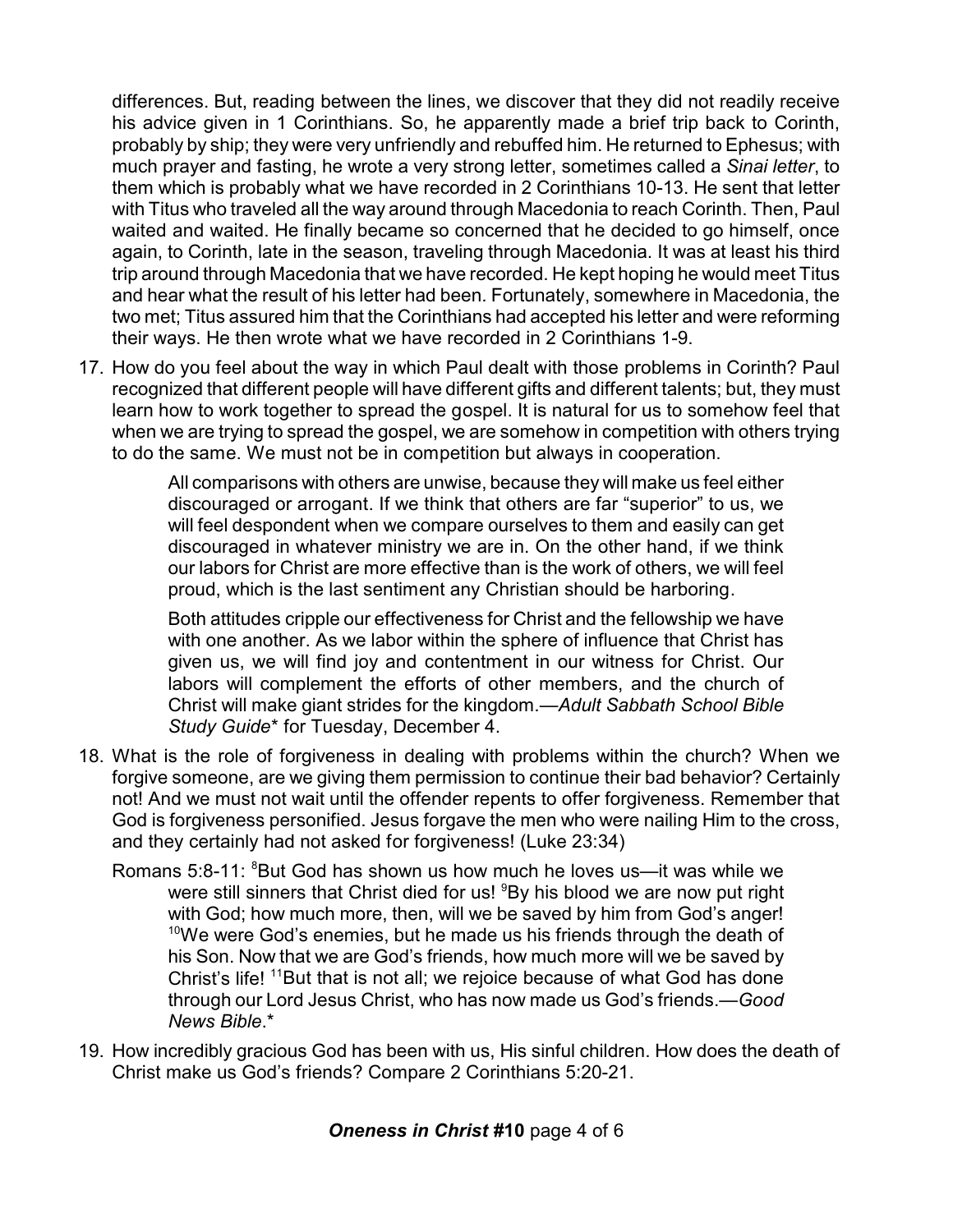- 20. Do confession and repentance always lead to reconciliation? How should we respond if reconciliation does not follow?
- 21. When we confess our sins to God, He is faithful in forgiving us. (1 John 1:9) But, confession is vitally important because it initiates a change in our attitude toward God and not because it changes His attitude toward us. However, what we really need is change in our attitude and behavior, not forgiveness.
- 22. If someone has truly wronged us, we need to be just as forgiving as God is. If we continue to harbor bad feelings toward them, it is hurting us more than it is hurting them. God has released us from condemnation, and He has forgiven our sins. How can we condemn a fellow church member no matter what s/he has done.
- 23. So, how should we go about restoring harmony within the church if there have been some problems?
	- **Matthew 18:15-17**: <sup>15</sup> "If your brother sins against you, go to him and show him his fault. But do it privately, just between yourselves. If he listens to you, you have won your brother back.  $^{16}$ But if he will not listen to you, take one or two other persons with you, so that 'every accusation may be upheld by the testimony of two or more witnesses,' as the scripture says. <sup>17</sup>And if he will not listen to them, then tell the whole thing to the church. Finally, if he will not listen to the church, treat him as though he were a pagan or a tax collector."—*Good News Bible*.\*

How are we to treat a pagan or a tax collector? Should it be with love and caring?

- 24. Is it really possible to do that whenever such a problem arises? It seems very clear that the advice of Jesus would be excellent to follow and would minimize the repercussions of any wrong that has been done. When the news of such a wrong is spread far and wide, people tend to take sides and draw battle lines.
- 25. Occasionally, very open transgression against a church member which the party refuses to admit means that he should be put out of the church. Persistent problems like that can tear a church apart.

Do not suffer resentment to ripen into malice. Do not allow the wound to fester and break out in poisoned words, which taint the minds of those who hear. Do not allow bitter thoughts to continue to fill your mind and his. Go to your brother, and in humility and sincerity talk with him about the matter.—Ellen G. White, *Testimonies for the Church*,\* vol. 7, 261.1*; Gospel Workers*\* 499.1.

26. Notice these additional words of comment and recommendation from Ellen White.

When the laborers have an abiding Christ in their own souls, when all selfishness is dead, when there is no rivalry, no strife for the supremacy, when oneness exists, when they sanctify themselves, so that love for one another is seen and felt, then the showers of the grace of the Holy Spirit will just as surely come upon them as that God's promise will never fail in one jot or tittle.—Ellen G. White, *Selected Messages*,\* Book 1, 175.2; *1MR*\* 178.1.

If we stand in the great day of the Lord with Christ as our refuge, our high tower, we must put away all envy, all strife for the supremacy. We must

## *Oneness in Christ #***10** page 5 of 6